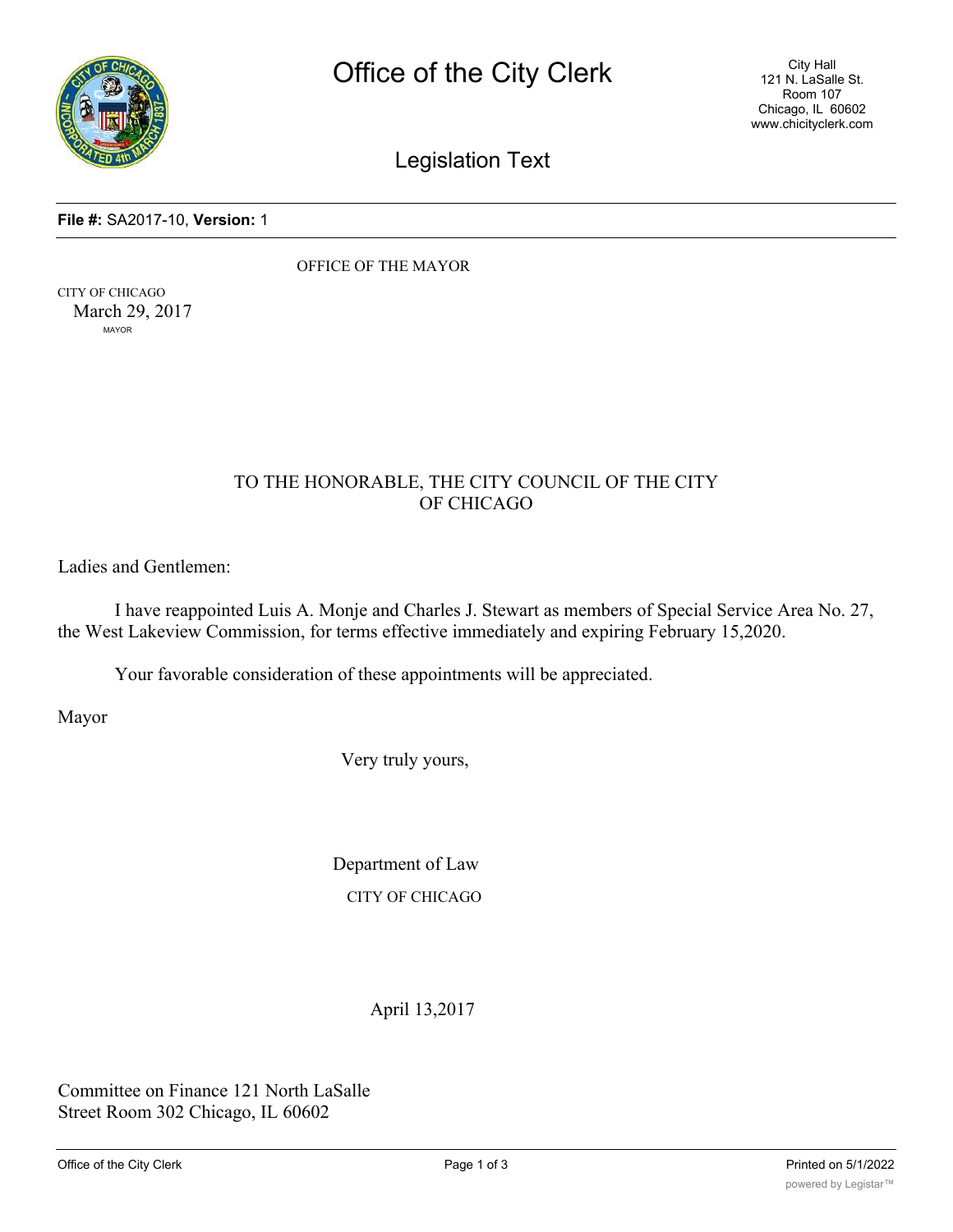Dear Ms. Murphy,

Please accept the attached replacement appointment letter regarding SSA #27, reflecting the removal of Ms. Colleen Daley as a result of her resigning from that SSA.

> yetifey Levine Deputy Legal Counsel Division

121 NORTH I.ASAI.I.E STREET, ROOM 600, CHICAGO, ILLINOIS 60602

## CHICAGO April 19,2017

## **To the President and Members of the City Council:**

## **Your Committee on Finance having had under consideration**

A communication recommending the reappointments of Luis A. Monje, and Charles J. Stewart as members of Special Service Area Number 27, the West Lakeview Commission.

SA2017-10

Having had the same under advisement, begs leave to report and recommend that your Honorable Body pass the proposed Substitute Appointment Transmitted Herewith